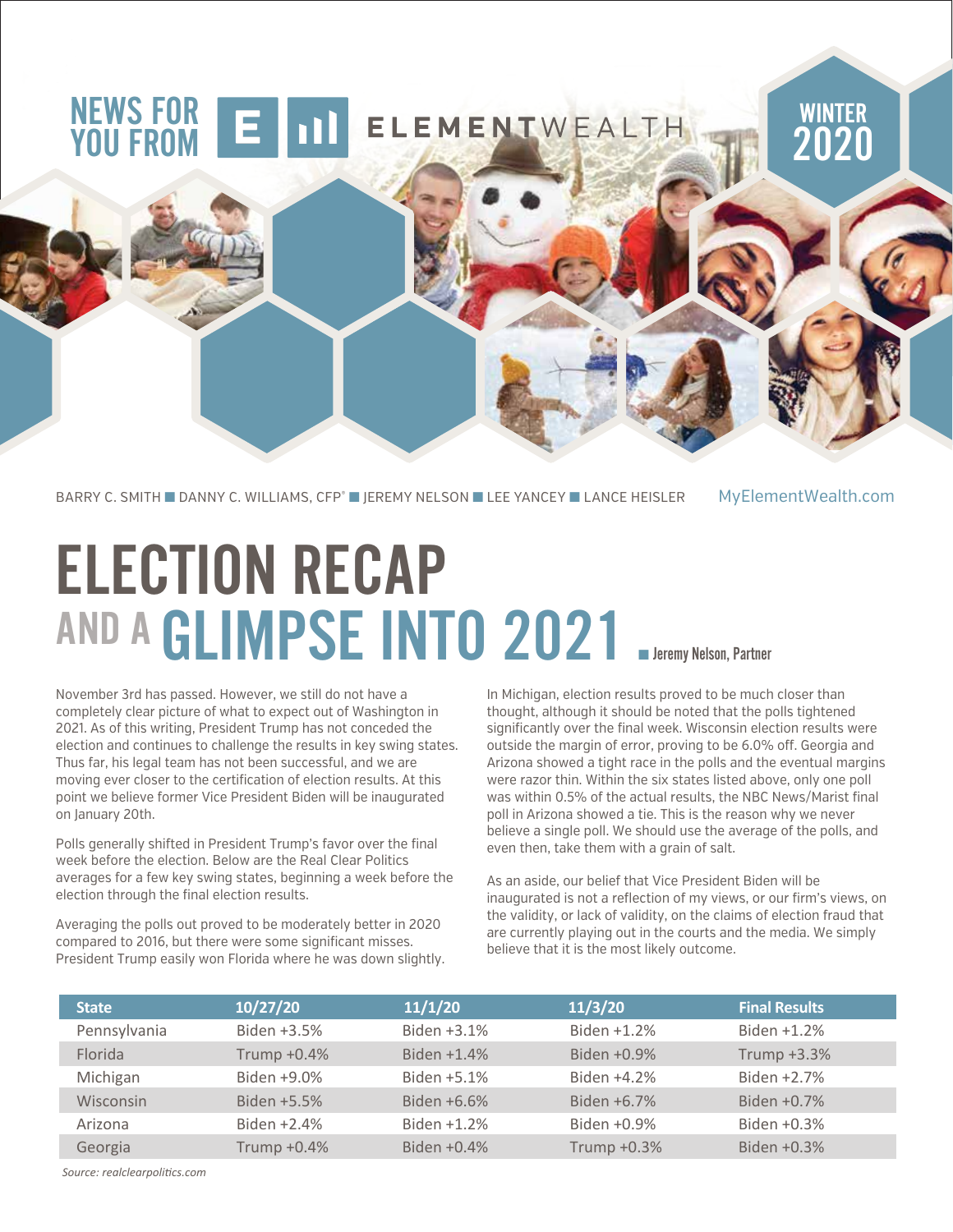## What's Next?

In our Fall Newsletter, I ended my commentary by saying, *"Assuming a Biden victory, which is no guarantee, it appears that what happens down ballot in the Senate could be the bigger story as it would either give the Democrats full reign or maintain the checks and balances of a divided government."*  With two runoff elections in Georgia on January 5th, the fate of the Senate is up for grabs. Republicans currently have a 50-48 seat advantage. If they can hold at least one seat, they can effectively block any major legislative changes. If they do not, the presumable Vice President-Elect, Kamala Harris, would have any tie-breaker vote. Polls are currently close in both races, so we are keenly awaiting the results.

At this point we believe the market is expecting a divided Congress. If it begins to look like that will not be the case, we expect a minor sell-off in the equity markets. But the story for the next couple of months will be COVID-19. Equity markets rallied into and through the initial days after the election. Then on Monday, November 9th, Pfizer released early analysis showing its COVID-19 vaccine is more than 90% effective. Moderna released similar results a few days later. With the Presidential election behind us and COVID-19 vaccines just around the corner, investor optimism has risen. But has the market come too far too fast?

Case counts are rising at an alarming rate. Fortunately, COVID-19 related deaths are not rising at the same rate. This is due to a better understanding of how to treat the virus and a higher percentage of lower-risk individuals contracting it. With vaccines on the horizon, there is some light at the end of the tunnel; however, the risk of increased prevention measures, such as limitations on businesses or lockdowns in extreme cases, is rising. Ultimately, the virus situation will get worse before it will get better.

#### Daily Trends in Number of COVID-19 Cases in the United States Reported to CDC



### Daily Trends in Number of COVID-19 Deaths in the United States Reported to CDC



With all that has happened over the past month, we believe that market sentiment is a little extreme. The runoff elections in Georgia and COVID-19 cases are two things that could drive volatility over the last few weeks of the year. That being said, our outlook for 2021 is good. COVID-19 vaccines, more fiscal stimulus, and an accommodative Fed set the backdrop for a continuation of the strong economic recovery.

In the coming weeks we will be releasing our full 2021 outlook. In the meantime, enjoy the holiday season and stay safe.

*"It's not how much we give but how much love we put into giving."*

Mother Theresa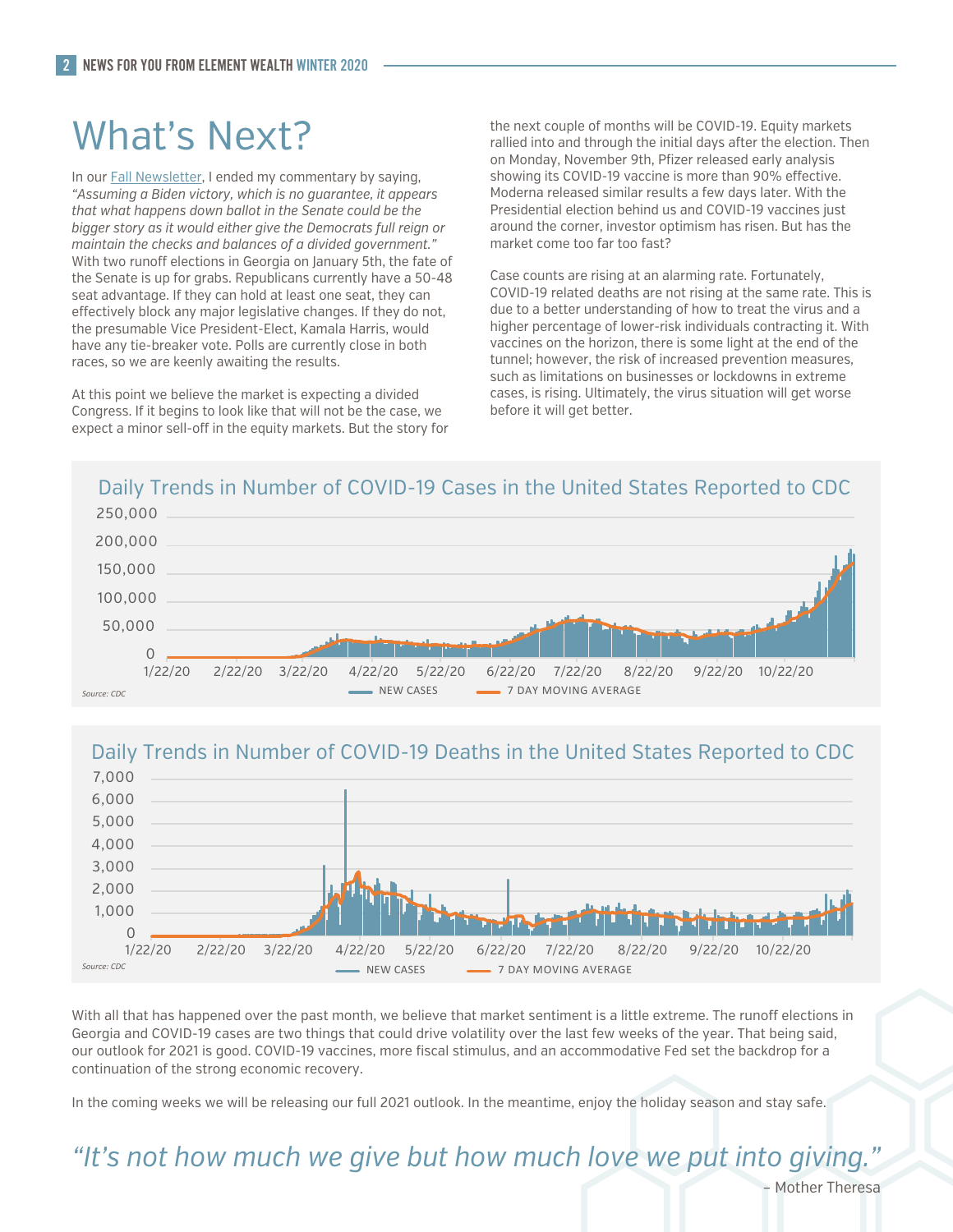# PRESIDENTIAL TRIVIA **Barry Smith, Partner**

I have voted in 11 presidential elections. I had an actual opinion about who I was voting for in the last seven or eight, but I've voted in 11. There's always a winner and a loser under our imperfect but wonderful system of government. Ideologically, over the years I've been on both sides of the fence from a Republican/Democrat standpoint. My guess is that's not uncommon.

Having said that, I'm a little concerned about the age of the people running for president on both sides in the last couple of elections. Until 2016, the oldest elected president was Ronald Reagan at 69. I remember thinking, man that's old. Well, Trump trumped that by being 70 at his 2016 inauguration. As I write this, I don't know who won the election, but either way the age trend will continue. Reagan's record stood for 35 years; Trump's may end at four years. That got me curious about our former presidents. Anything I learned about this in school has been long forgotten, so this is all compliments of Google.

I learned that the average age of our presidents when elected is approximately 55 years, but the fascinating thing to me is their longevity. Excluding those who were assassinated (which I will do going forward), the average life span of all deceased

presidents is 74 years. The oldest was George H. W. Bush, who we lost in November of 2018 at the age of 94. That record has already been broken by Jimmy Carter, who is having health issues (but at age 96, who wouldn't have issues?)

You would logically think that early presidents would have had a much shorter life span than the later ones as medical science gets continually better. Once again, excluding the four assassinations and five living presidents, the group from George Washington to Rutherford Hayes lived to be 73 on average. The group from Chester Arthur (who?) to George H. W. Bush averaged 74.

More amazing to me is the fact that the first five presidents had an average lifespan of 80. This was in the late 1700s to early 1800s. This was before penicillin, anesthesia and an understanding of germs and disease. In fact, the youngest of the group to die was George Washington at 67. Washington died of something called quinsy, which is apparently a really bad sore throat. Extending the list a little further, the first 15 presidents averaged 74 years. For context, the life expectancy for this demographic in the United States in 1850 was 37; in 1900 it was 46; in 1932 it was 61, and at present it's 76.

#### Just for fun, here are a few more interesting facts I ran across:

- During the 1872 election, Ulysses S. Grant literally ran against a corpse. His opponent, Horace Greeley, died before the election was finalized.
- George Washington had a pretty bad temper. Also, he did have one real tooth left when he died.
- Thomas Jefferson spoke with a lisp.
- Three of the first five presidents died on the 4th of July--Jefferson, John Adams and James Monroe.
- George Washington gave the shortest inauguration speech at 135 words. William Henry Harrison's was the longest at 8,445 words. He spoke for over two hours in a heavy snowstorm, which made him catch a cold and ultimately die from pneumonia one month later. His term lasted 33 days. (There's a lesson here.)
- George Washington argued that a presidential candidate should not appear too eager to win the presidency or actively seek it. Rather he said. "The office should seek the man." He considered active campaigning undignified, even vulgar.
- John Tyler had 15 children, more than most people but by far more than any other president.
- James Buchanan regularly bought slaves in Washington, D.C. and quietly freed them in Pennsylvania.
- James Garfield was not only ambidextrous. Allegedly he could write in Latin with one hand and Greek with the other at the same time.
- Jimmy Carter is a speed-reader. He has been clocked at 2,000 words a minute with 95 percent comprehension.
- Woodrow Wilson's face is on the \$100,000 bill, which I didn't know existed.
- James Madison and George Washington are the only presidents who signed the Constitution.
- Teddy Roosevelt was blind in his left eye due to an injury in a boxing match.
- Martin Van Buren was the first president to be born as a citizen of the United States. The presidents before him were born as British subjects.
- In 1889, at the age of 24, Warren G. Harding had a nervous breakdown and spent several weeks in a sanitarium.

For those worried about what the post-election future will bring, let me offer the wisdom of Warren Buffett, "Never bet against America...". *I think I'll end on that note.*